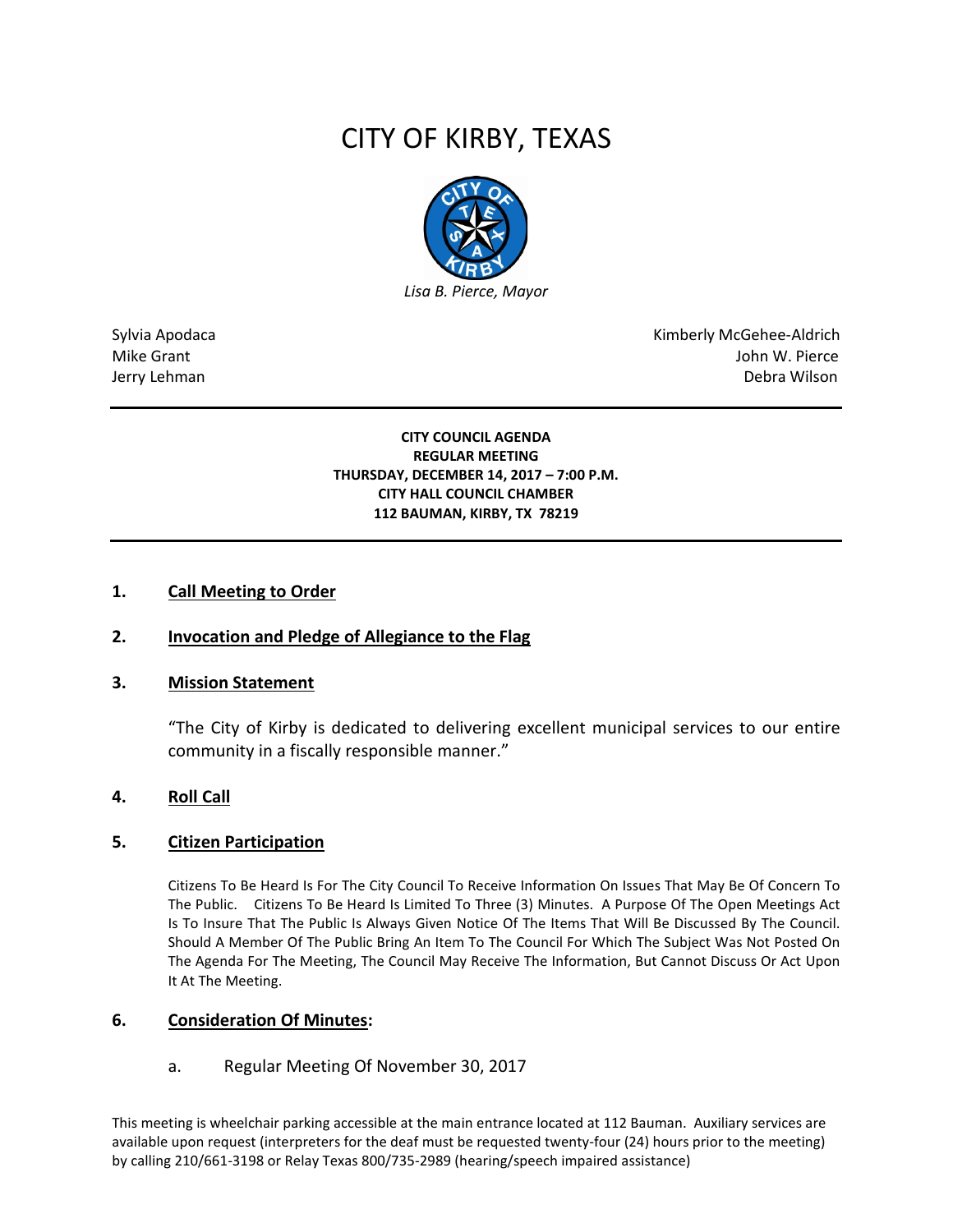# **7. Consent Agenda:**

a. Approval Of Quarterly Investment Report For Period Ending September 30, 2017

# **8. Presentations**

- a. Presentation on Emergency Services District #11 New Fire Station
- b. Presentation, Discussion And Possible Action on Kirby Fire Station Solar Panels Program

# **9. Discussion And Possible Action**

- a. Discussion And Possible Action On Ordinance No. O-2017-825 Repealing Chapter 98 – Smoking Restrictions Of The Code Of Ordinances And Adopting A New Chapter 98 – Smoking Restrictions Of The Code Of Ordinances Including A Penalty For Violation Of A Fine As Set Forth In Section 10.99(A)(3) Of The Code Of Ordinances. This Is The Second Reading.
- b. Discussion And Possible Action On Ordinance No. O-2017-826 Repealing Chapter 131 – Offenses Against Property Of The Code Of Ordinances And Adopting A New Chapter 131 – Offenses Against Property Of The Code Of Ordinances Including A Penalty For Violation Of A Fine Of Not Less Than \$100 Nor More Than \$2,000. This Is The Second Reading.
- c. Discussion And Possible Action On Ordinance No. O-2017-827 Repealing Chapter 133 – Illegal Smoking Products And Illegal Smoking Paraphernalia Of The Code Of Ordinances And Adopting A New Chapter 133 – Illegal Smoking Products And Illegal Smoking Paraphernalia Of The Code Of Ordinances Including A Penalty For Violation Of A Fine Of Not Less Than \$100 Nor More Than \$2,000 Unless The Violation Is For Barter, Gift, Delivery, Sale, Or Offer Of Sale Of Any Illegal Smoking Product To A Person Under The Age Of Eighteen (18) Years When The Penalty For Violation Is A Fine Of Not Less Than \$500 Nor More Than \$2,000. This Is The Second Reading.
- d. Discussion And Possible Action On Ordinance No. O-2017-828 Repealing Chapter 71 – Stopping, Standing, And Parking And Adopting A New Chapter 71 – Stopping, Standing, And Parking. This Is The First Reading.
- e. Discussion And Possible Action On Police Department Staffing
- f. Discussion And Possible Action On The City Of Kirby Comprehensive Plan

This meeting is wheelchair parking accessible at the main entrance located at 112 Bauman. Auxiliary services are available upon request (interpreters for the deaf must be requested twenty-four (24) hours prior to the meeting) by calling 210/661-3198 or Relay Texas 800/735-2989 (hearing/speech impaired assistance)